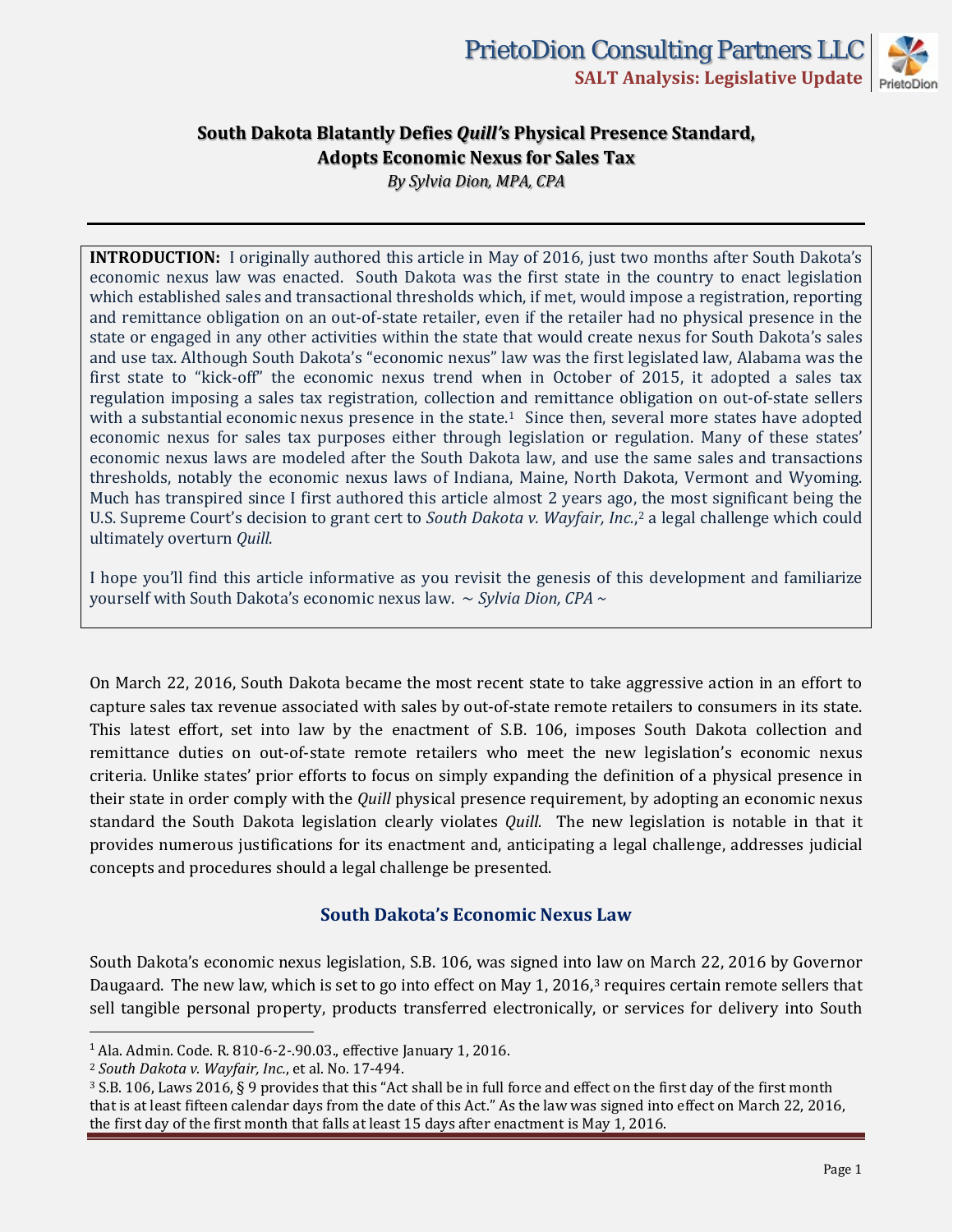*By Sylvia Dion, MPA, CPA*

Dakota, and that meet one of two economic thresholds in either the previous or current calendar year, to collect and remit South Dakota sales tax *as if* they had a physical presence in the state. More specifically, a remote seller will be subject to South Dakota's collection and remittance duties if during the previous or current calendar year;

- 1) the seller's gross revenue from the sale of tangible personal property, any product transferred electronically, or services delivered into South Dakota exceeds \$100,000; or,
- 2) the seller sold tangible personal property, any product transferred electronically, or services for delivery into South Dakota in 200 or more separate transactions[.4](#page-1-0)

### **South Dakota Legislature Justifies Enacting an Economic Nexus Law**

While the fact that the new legislation adopts an economic nexus standard which clearly violates the physical presence standard established in the U.S. Supreme Court's landmark decision in *Quill Corp. v. North Dakota[5](#page-1-1)* is significant, what is equally notable is expansive language in S.B. 106 which articulates the legislature's justification and necessity for adopting an economic nexus standard for establishing South Dakota sales tax nexus.

Amongst the legislature's justifications for the law are its finding that South Dakota's ability to effectively collect sales or use tax from remote sellers has seriously eroded the state's sales tax base, thus leading to significant revenue shortages and imminent harm to the state due to critical funding shortages for state and local government services.[6](#page-1-2) The legislature also notes that the loss of revenue from remote sales is particularly significant for South Dakota, a state with no state income tax, which relies heavily on sales and use tax revenues for the funding of its state and local government services.[7](#page-1-3)

"…*remote sellers who make a substantial number of deliveries into or have large gross revenues from South Dakota benefit extensively from the state's market as well as infrastructure. Yet many remote sellers "actively market sales as tax free or no sales tax transactions.*"

The legislature also focuses its justification for adopting an economic nexus standard on its finding that remote sellers who make a substantial number of deliveries into or have large gross revenues from South Dakota benefit extensively from the state's market as well as infrastructure.[8](#page-1-4) Yet many remote sellers

<span id="page-1-0"></span><sup>4</sup> S.B. 106, Laws 2016, § 1.

<span id="page-1-1"></span><sup>5</sup> *Quill Corp. v. North Dakota,* 504 U.S. 298 (1992).

<span id="page-1-2"></span><sup>6</sup> S.B. 106, Laws 2016, § 8(1).

<span id="page-1-3"></span><sup>7</sup> S.B. 106, Laws 2016, § 8(2).

<span id="page-1-4"></span><sup>8</sup> S.B. 106, Laws 2016, § 8(5).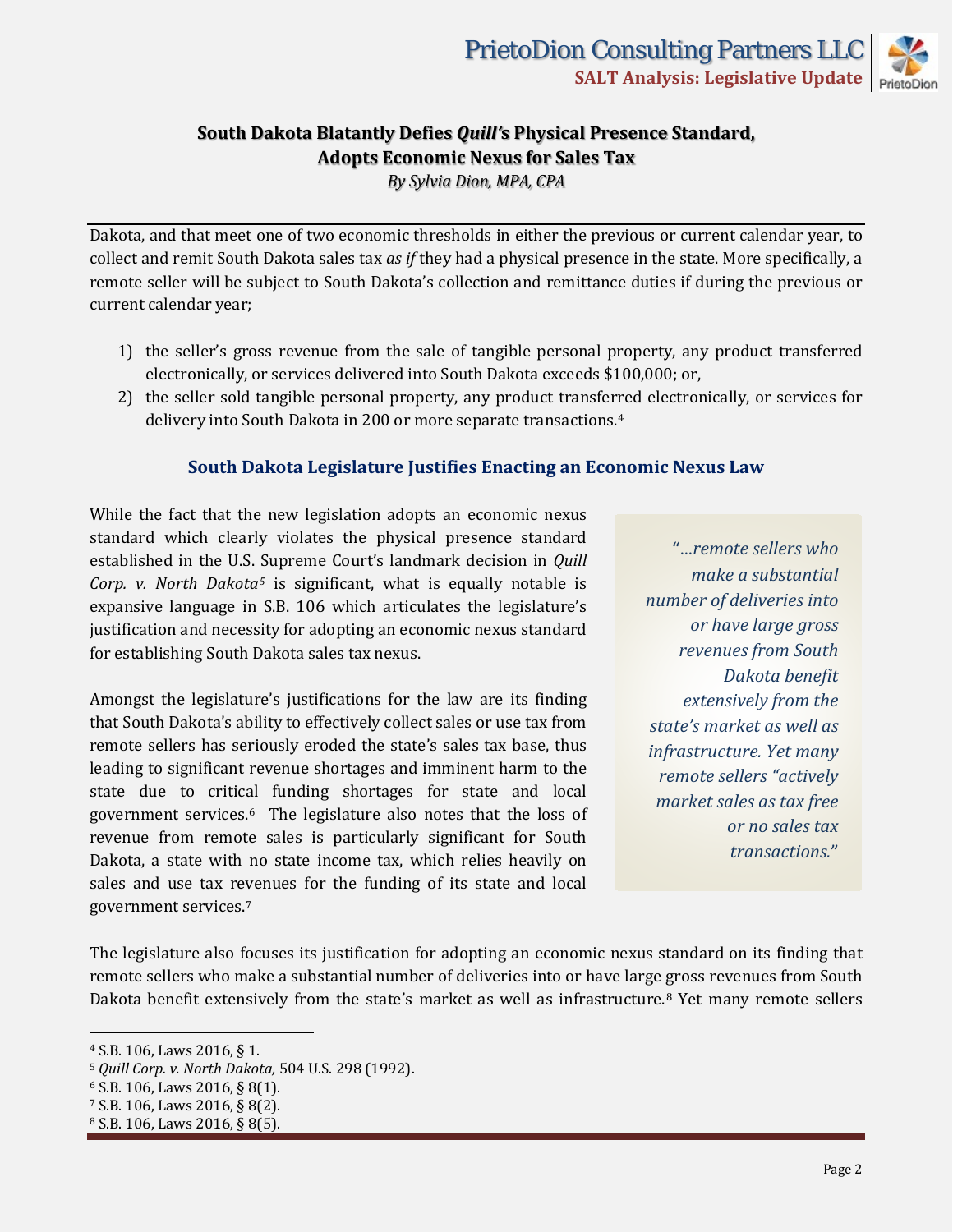

*By Sylvia Dion, MPA, CPA*

"actively market sales as tax free or no sales tax transactions."[9](#page-2-0) Other findings noted in S.B. 106 include the legislatures' belief that absent such action, the erosion of South Dakota's sales tax base is expected to continue due to the ongoing popularity of online sales.[10](#page-2-1) Yet, despite continued growth in harm to the state from exempting remote sellers from sales tax collection duties, modern computing and software options have lessened the difficulty and burden on remote sellers to comply with collection and remittance duties.[11](#page-2-2)

### **South Dakota's Economic Nexus Law Invites a Legal Challenge**

In addition to the justifications and findings noted above, also significant were references in [S](#page-2-3). B. 106 to Supreme Court Justice Kennedy's concurring opinion in *Direct Marketing Association v. Brohl.*<sup>12</sup> Although the *Direct Marketing* case dealt with Colorado's 2010 notification and reporting law, which imposed administrative obligations and punitive sanctions on "non-collecting" retailers, Justice Kennedy took the opportunity to express his strong view that the time had come to reconsider Quill, urging that the "*the Supreme Court of the United States should reconsider its doctrine that prevents states from requiring remote sellers to collect sales tax, and as the foregoing findings make clear, this argument has grown stronger, and the cause more ur[ge](#page-2-4)nt, with time.*" S.B. 106 similarly urges that the U.S. Supreme Court should reconsider the *Quill* doctrine.13 Thus, S.B. 106 clearly invites an invitation to challenge *Quill*, but also notes that the "expeditious review" of the constitutionality of S.B. 106 is warranted necessary due to the refusal by remote sellers to collect the sales tax and the resulting imminent harm to the state.[14](#page-2-5)

The legislation acknowledged that since the existing constitutional doctrine calls S.B. 106 into question, S.B. 106 places remote sellers in a "complicated position." Thus, the legislature also provides that the obligations created by S.B. 106 would be stayed by the courts "until the constitutionality of this law has been clearly established by a binding judgment, including, for example, a decision from the Supreme Court of t[he](#page-2-6) United States abrogating its existing doctrine, or a final judgment applicable to a particular taxpayer."15 The legislation also notes its intention to apply South Dakota's sales and use tax obligations "to the limit of federal and state constitutional doctrines" and to clarify that South Dakota law allows the state to immediately argue in any lit[ig](#page-2-7)ation that constitutional doctrine should be changed to permit the collection obligations under S.B. 106.16

<span id="page-2-0"></span><sup>9</sup> S.B. 106, Laws 2016, § 8(3).

<span id="page-2-1"></span><sup>10</sup> S.B. 106, Laws 2016, § 8(4).

<span id="page-2-2"></span><sup>11</sup> S.B. 106, Laws 2016, § 8(6).

<span id="page-2-3"></span><sup>12</sup> *Direct Marketing Ass'n v. Brohl, 135 S. Ct. 1124 (2015)*.

<span id="page-2-4"></span><sup>13</sup> S.B. 106, Laws 2016, § 8(7).

<span id="page-2-5"></span><sup>14</sup> S.B. 106, Laws 2016, § 8(8), (9).

<span id="page-2-6"></span><sup>15</sup> S.B. 106, Laws 2016, § 8(10).

<span id="page-2-7"></span><sup>16</sup> S.B. 106, Laws 2016, § 8(11).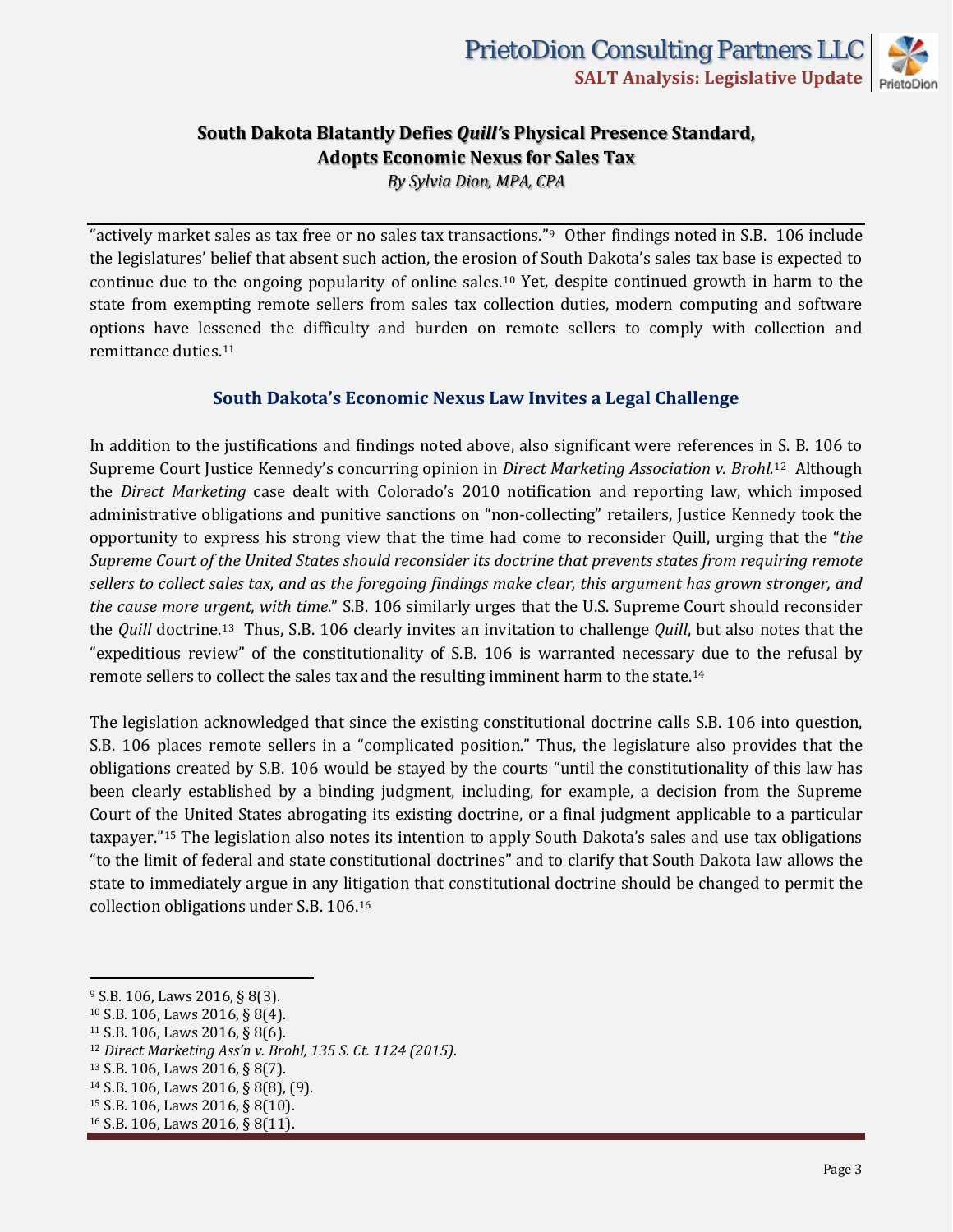*By Sylvia Dion, MPA, CPA*

In anticipation that a legal challenge is a likely outcome, S.B. 106 provides that South Dakota may bring a declaratory judgment action in a circuit court against any person it believes meets the economic nexus criteria to establish that the obligation to remit sales tax is applicable and valid under state and federal law. S.B. 106 also directs the circuit court to act on the declaratory judgment "expeditiously" and to presume that the matter can be resolved through a motion to dismiss or a motion for summary judgment.<sup>[17](#page-3-0)</sup>

*Citing Supreme Court Justice Kennedy's concurring opinion in Direct Marketing Association v. Brohl, S.B. 106 similarly urges that the U.S. Supreme Court should reconsider the Quill doctrine and argues that the need for reconsider has grown stronger and more urgent.*

And further, if these motions are not sufficient to resolve the issue, S.B. 106 adds that discovery is subject to the limited and simplified discovery procedures contained in the South Dakota laws dealing with motions for leave of court<sup>[18](#page-3-1)</sup> and that any provision authorizing attorney's fees does not apply to any action, or appeal from any action, brought under S.B. 106.[19](#page-3-2)

Also significant is that S.B. 106 provides that the filing of a declaratory judgment action by the state would operate as an injunction while the case is pending, thus prohibiting any state entity from enforcing the sales tax remittance obligations against any taxpayer who does not comply.[20](#page-3-3) Another provision in S.B. 106 would also allow any appeal to go directly to the state's Supreme Court.<sup>[21](#page-3-4)</sup> The legislation specifically provides that the obligation to remit sales tax under S.B. 106 may not be applied retroactively.[22](#page-3-5) However, if the injunction provided by S.B. 106 is lifted or dissolved generally, or specifically with respect to a taxpayer, the state is prospectively allowed to assess and apply the sales tax on any taxpayer covered by the injunction.[23](#page-3-6)

Finally, the legislation emphasizes that a taxpayer in compliance with S.B. 106 may seek recovery of taxes, penalties or interest by following the state's administrative recovery procedures.[24](#page-3-7) However, a refund claim will not be granted if it is based on the fact that the remote retailer lacked a physical presence in South Dakota and complied with S.B. 106 voluntarily while covered by the injunction provided in S.B. 106.[25](#page-3-8)

<span id="page-3-0"></span><sup>17</sup> S.B. 106, Laws 2016, § 2.

<span id="page-3-1"></span><sup>18</sup> S.D. Codified Laws Sec. 15-6-73(2) and Sec. 15-6-73(4)

<span id="page-3-2"></span><sup>19</sup> S.B. 106, Laws 2016, § 2.

<span id="page-3-3"></span><sup>20</sup> S.B. 106, Laws 2016, § 3. S.B. 106, Laws 2016, § 3

<span id="page-3-4"></span><sup>21</sup> S.B. 106, Laws 2016, § 4.

<span id="page-3-5"></span><sup>22</sup> S.B. 106, Laws 2016, § 5.

<span id="page-3-6"></span><sup>23</sup> S.B. 106, Laws 2016, § 6.

<span id="page-3-7"></span><sup>24</sup> S.B. 106, Laws 2016, § 7.

<span id="page-3-8"></span><sup>25</sup> S.B. 106, Laws 2016, § 7.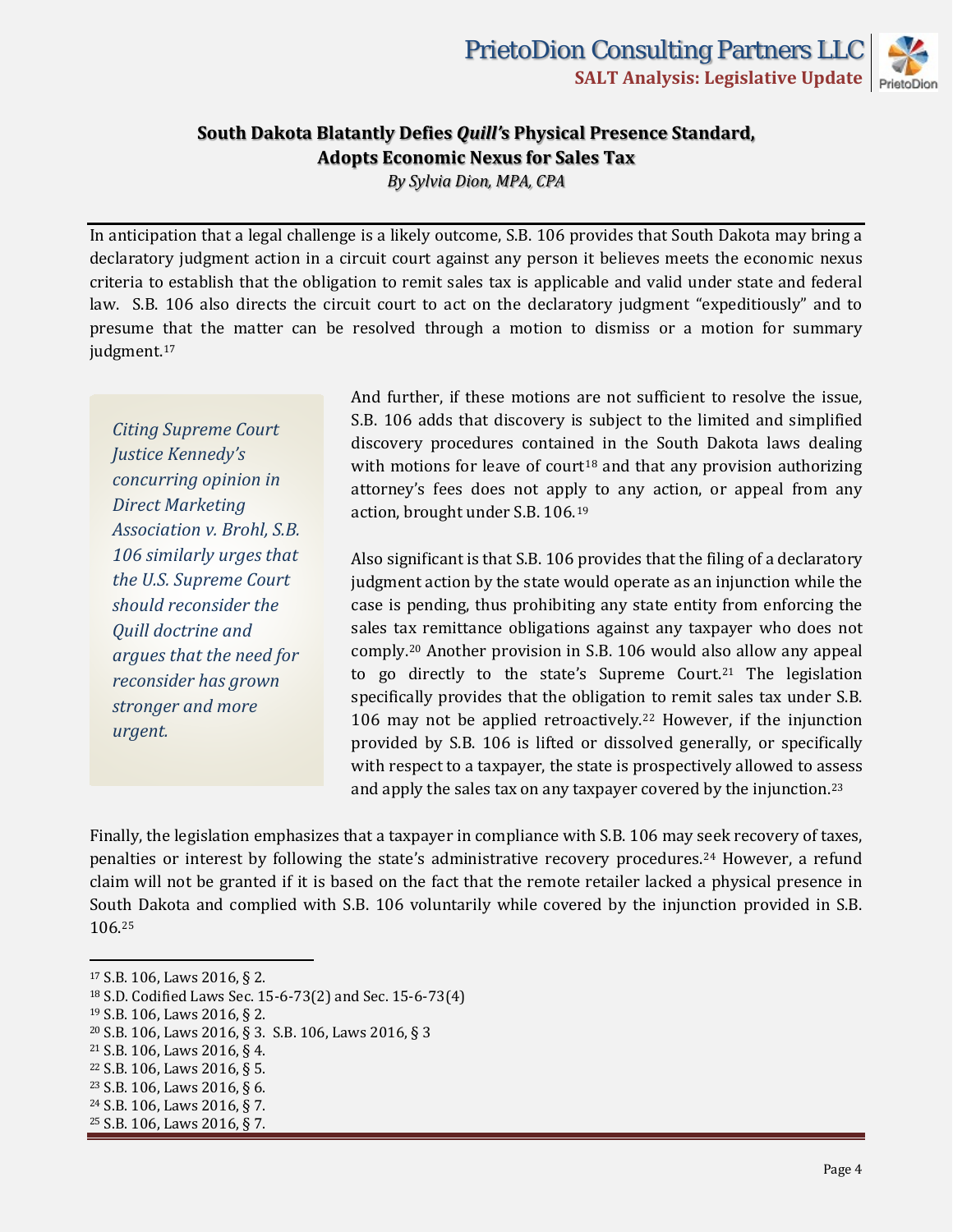*By Sylvia Dion, MPA, CPA*

#### **Conclusion**

On March 22, 2016, South Dakota enacted legislation which adopts an economic nexus standard that will impose South Dakota's collection and remittance duties on out-of-state remote retailers that lack a physical presence in the state. Because the new legislation clearly violates the physical presence standard established in *Quill*, it is ripe for a legal challenge.

And indeed, several provisions in S.B. 106 focus on the course of action should a legal challenge be presented. Also notable about the legislation are the compelling justifications for adopting an economic nexus law including the harm to South Dakota from exempting remote sellers from the state's tax collection and remittance duties, the fact that such harm is exacerbated due to the state's heavy reliance on sales tax revenue and absence of a state income tax, and the argument that due to modern computing and software options, the collection burden on remote sellers is no longer burdensome.

Just months ago, the Alabama Department of Revenue issued a regulation which, like S.B. 106, requires certain out-of-state retailers that make sales into Alabama to collect and remit Alabama sales and use tax even though such sellers do not have a physical presence in the state.<sup>[26](#page-4-0)</sup> The Alabama regulation, which went into effect on January 1, 2016, along with South Dakota's newly enacted economic nexus law, signal that states are no long content to wait on Congress to enact federal remote seller legislation<sup>[27](#page-4-1)</sup> and are instead ready to force the U.S. Supreme Court to finally reconsider whether *Quill* should be overturned.

**Author's Update, April 25, 2018:** South Dakota indeed achieved its goal of enacting legislation that would compel the U.S. Supreme Court, for the first time in 26 years, to reconsider *Quill.* For a law to move from enactment (March 22, 2016) to review by the U.S. Supreme Court in less than two years (oral argument heard on April 17, 2018) is indeed an expeditious journey. Since the enactment of S.B. 106, several more states have adopted economic legislation or promulgated regulations which assert sales tax nexus based on economic factors, including Indiana, Maine, Massachusetts, North Dakota, Vermont and Wyoming. In April 2017, the 115th U.S. Congress reintroduced both the Marketplace Fairness Act (S. 976) and the Remote Transactions Parity Act (H.R. 2193), but neither federal remote seller proposal has advanced to date. It's unlikely either proposal will make any progress prior to the Supreme Court's decision, which is expected this summer – thus, leaving the immediate verdict on *Quill's* survival in the Supreme Court's hands.

<span id="page-4-0"></span><sup>26</sup> Ala. Admin. Code. R. 810-6-2-.90.03.

<span id="page-4-1"></span> $27$  There are currently two federal remote seller proposals under consideration by the  $114<sup>th</sup>$  Congress: S. 698, the Marketplace Fairness Act of 2015, 114<sup>th</sup> Congr. 1<sup>st</sup> Sess. (2015), March 10, 2015; H.R. 2775, the Remote Transactions Parity Act of 2015, 114<sup>th</sup> Congr. 1<sup>st</sup> Sess. (2015, July 15, 2015, July 15, 2015. For an in-depth discussion of both federal proposals see: "*The MFA v. RTPA: Will Changes in the House and an Expiring ITFA Help Advance or Further Stall Federal Remote Seller Bills?*" by Sylvia Dion, BloombergBNA Weekly State Tax Report, November 20, 2015.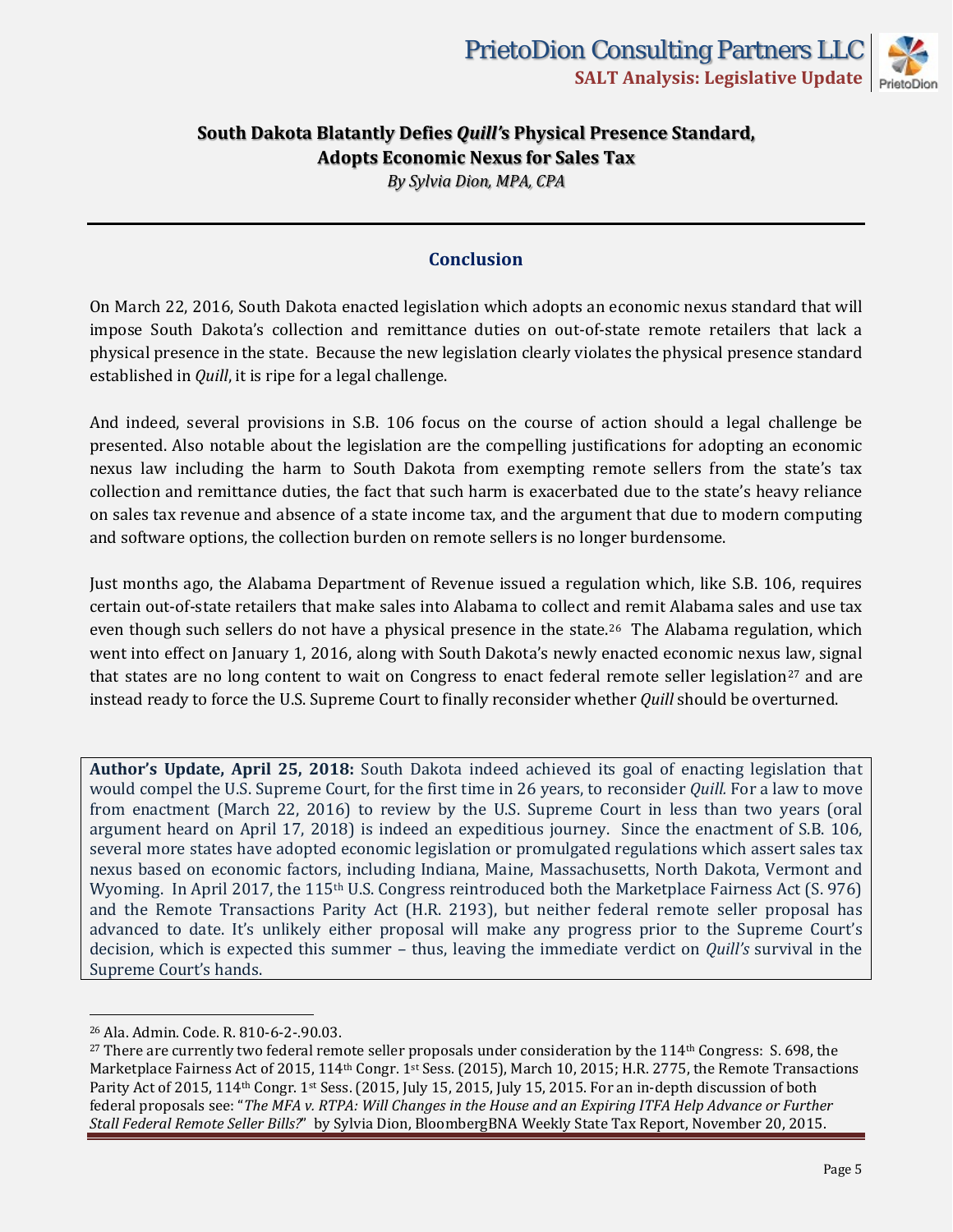

*By Sylvia Dion, MPA, CPA*

#### **About the Author**



*Sylvia Dion, MPA, CPA,* is the Founder and Managing Partner of **[PrietoDion Consulting](http://www.sylviadioncpa.com/)  [Partners LLC](http://www.sylviadioncpa.com/)**, a State & Local Tax (SALT) consulting practice a tax consulting firm specializing in providing State & Local Tax (SALT) consulting and compliance services to companies throughout the U.S. and in Europe, Canada, Australia, Asia and Latin America. Sylvia's primary focus is advising U.S. and foreign companies on their multi-state nexus, the taxability of their products and services, and managing and mitigating their exposure

such as through the Voluntary Disclosure and amnesty process. Her industry focus is eCommerce (online retail), software, technology and manufacturing. Prior to launching **PrietoDion Consulting Partners, LLC**, Sylvia's held SALT Senior Management and Leadership positions with Ernst & Young (EY) and Grant Thornton.

Sylvia is also a speaker and tax writer whose articles on tax issues and developments have been published in the *Journal of Accountancy*, *Journal of State Taxation*, *Journal of Multistate Taxation and Incentives*, *Journal of Practical US/Domestic Tax Strategies*, *Bloomberg BNA State Tax Weekly, Bloomberg BNA Multistate Tax Report, the Institute for Professionals in Taxation (IPT) Tax Report* and *e-Commerce Law & Policy*. She is also the author of "*Minding Massachusetts*", a quarterly column on Massachusetts tax developments, published in State Tax Notes, a Tax Analyst publication. Sylvia is also an avid tax blogger who covers '*[Internet Sales Tax](http://www.salestaxsupport.com/blogs/sales-use-tax/author/sylviadion/)*', '*[U.S. Sales Tax for Foreign Sellers](http://www.salestaxsupport.com/blogs/industry/author/sylviafdion/)*', and '*[Massachusetts Sales Tax](http://www.salestaxsupport.com/blogs/state/massachusetts/ma-exemption-certificates-drop-shipper-catch-22/)*' for SalesTaxSupport.com, a premier sales tax resource website.

Both in her practice, and in her writing, Sylvia focuses extensively on following and reporting on states' efforts to redefine what constitutes a physical presence and the evolution of nexus expanding laws. Sylvia has also written extensively on the federal remote seller legislation and has reported on every federal remote seller proposal introduced since 2010.

She frequently presents to executive and industry groups and on practitioner webcasts and has been quoted in several news reports and articles, including in Bloomberg BusinessWeek, the Boston Globe, Forbes.com, NPR and other media.

Sylvia is Certified Public Accountant with a Masters of Professional Accounting – Taxation Specialization, from the Red McCombs School of Business at the University of Texas at Austin.